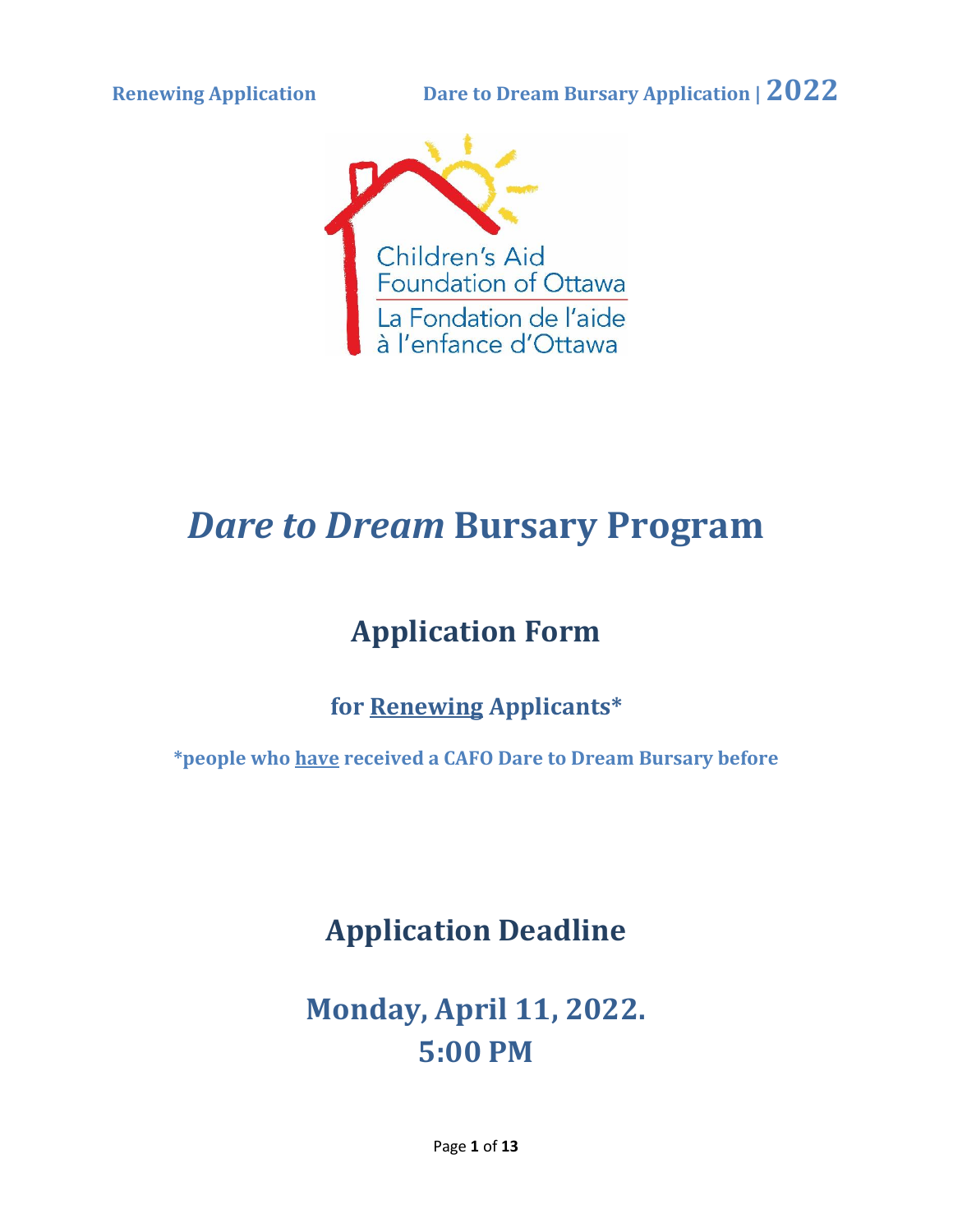**Renewing Application Dare to Dream Bursary Application | 2022**

#### **BURSARY AND APPLICATION OVERVIEW AND INSTRUCTIONS**

#### **Eligibility**

Bursaries are available to individuals planning to attend a recognized post-secondary college or university or a qualified post-secondary institute.

#### **Applicant Requirements**

- Currently a Child in Extended Society Care (i.e. Crown Ward) of the Children's Aid Society of Ottawa (CASO); or
- Former Child in Extended Society Care (i.e. Crown Ward) of the CASO up to age 29; or
- Be currently receiving CCSY support at the CASO.

#### **Bursary Framework**

- Bursary amounts vary according to the institution attended, the cost associated with the chosen program, and the availability of bursary funds.
- Bursaries are awarded for full- or part-time uninterrupted studies.
- Bursaries must be applied for each year and are provided for continuous study over the normal length of the program.

**Please note**: Bursaries are awarded for tuition payments **only**. A cheque for the awarded bursary amount will paid directly to the post-secondary institution by the Children's Aid Foundation of Ottawa in two installments.

**Please note: Tuition deposits are the responsibility of the student. The Children's Aid Foundation of Ottawa will not individually pay tuition deposits.** 

#### **How to Apply**

- 1. Contact your current or most recent CASO protection worker for assistance (if required).
- 2. Complete the application in full (see "Checklist" on page 13). **All information contained in the application is kept confidential.**
- 3. Submit your completed application, including all additional documents (listed under "Part 10: Additional Documents" on page 11), following the instructions below:
	- Save your application as: "First Name\_Last Name\_D2D First Time Applicant".
	- Email your application, and all additional documents, to [foundation@cafott.ca.](mailto:foundation@cafott.ca)

#### **Additional Information**

- Do *not* send any applications by mail.
- Hand-written applications will *not* be evaluated.
- Applications via Google Docs will *not* be evaluated.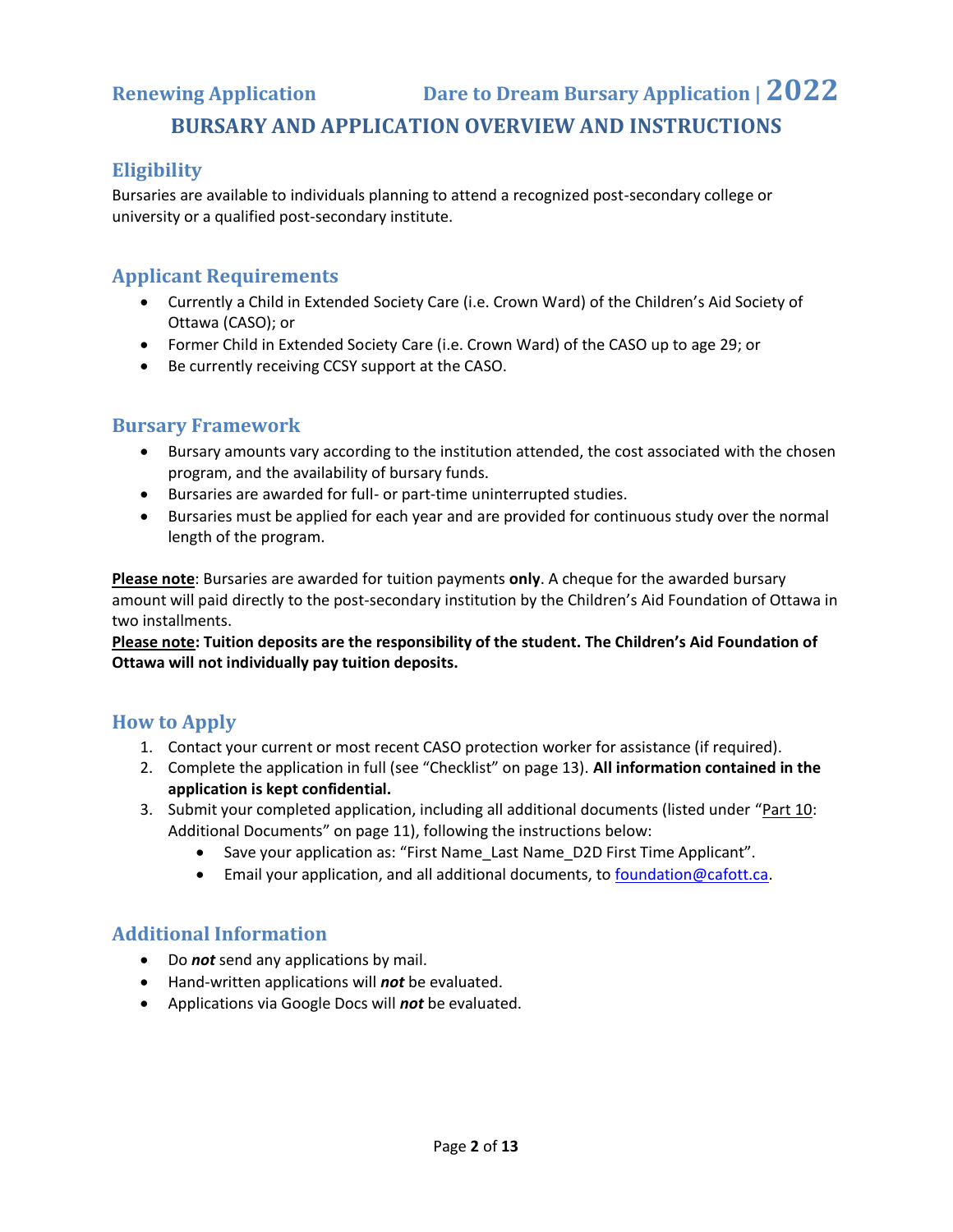# **Renewing Application Dare to Dream Bursary Application | 2022 SELECTION PROCEDURE AND EVALUATION CRITERIA**

#### **Selection Procedure**

- A Dare to Dream Bursary selection committee, comprised of representatives the Children's Aid Foundation of Ottawa, will review all applications following the evaluation criteria (listed below).
- **Students are encouraged to apply for a bursary even if they have not yet been accepted to a post-secondary institution. Bursaries are not distributed until confirmation of enrollment is received from the student.**
- As a renewing applicant, the committee may also consider factors that affected your academic standing, challenges you faced throughout the year, the evolution of your personal budget, and how well you communicated your circumstances and financial need through this application.

### **Application Components and Evaluation Criteria**

- Each application is composed of 10 parts:
	- 1. Personal Information
	- 2. Contact Information
	- 3. Academic Information
	- 4. OSAP Information
	- 5. Personal Circumstances
	- 6. Personal Support
	- 7. Update on Education & Career Plans
	- 8. Interests, Activities, & Volunteerism
	- 9. Budget for 2022/2023 School Year
	- 10. Additional Documents
- Each application will be *scored and evaluated* on the following 4 criteria (taking into account all 10 required parts of the application listed above):

| <b>Update on Education &amp;</b> | Interests, Activities, | Academic             | <b>Overall Impact of</b> |
|----------------------------------|------------------------|----------------------|--------------------------|
| <b>Career Plans</b>              | & Volunteerism         | <b>Performance</b>   | <b>Application</b>       |
| Description of updated           | Applicant              | Applicant's academic | Application is well      |
| education/career plans           | demonstrates a high    | performance shows a  | thought-out and          |
| shows a desire to                | interest in community  | strong engagement    | written. Applicant       |
| continue attending the           | involvement and        | and participation in | describes a genuine      |
| applicant's chosen post-         | being an active        | their most recent    | desire and need for      |
| secondary institution.           | citizen.               | school setting.      | this bursary.            |
| Applicant shows a strong         |                        |                      |                          |
| sense of determination           |                        |                      |                          |
| and motivation to                |                        |                      |                          |
| achieve their education          |                        |                      |                          |
| and career goals.                |                        |                      |                          |

**Please note**: In terms of evaluation, your Education & Careers Plans and the Overall Impact of your Application are *weighted heavier* than your Interests, Activities, & Volunteerism and your Academic Performance.

Applicants will be notified of the outcome of their application, by email, in June.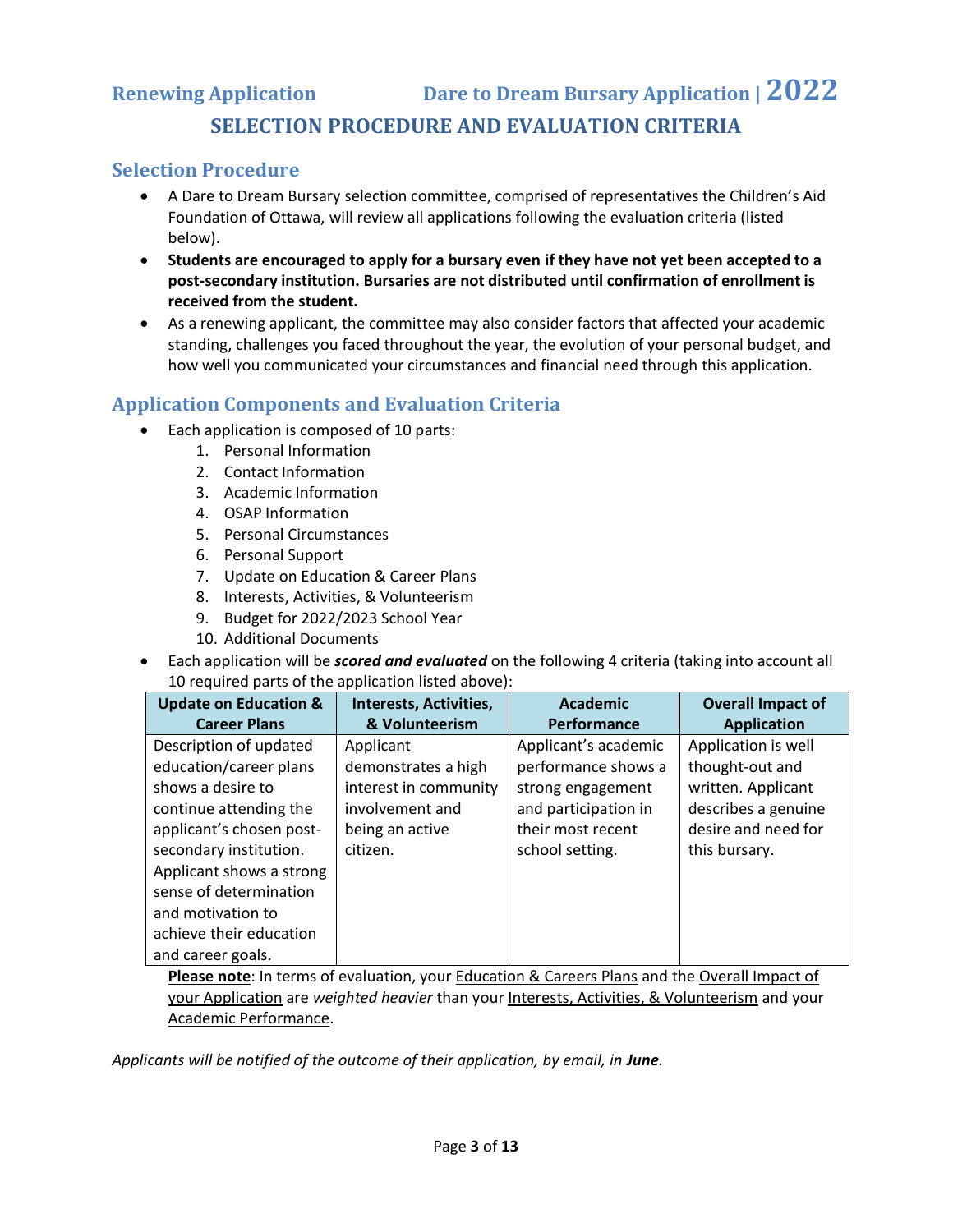**Renewing Application Dare to Dream Bursary Application | 2022**

**DARE TO DREAM BURSARY APPLICATION**

### **Part 1: PERSONAL INFORMATION**

| <b>FIRST NAME</b><br><u> 1989 - Johann John Stone, mars et al. 1989 - John Stone, mars et al. 1989 - John Stone, mars et al. 1989 - John Stone</u>                           | <b>PRONOUNS</b> |  |  |  |  |  |
|------------------------------------------------------------------------------------------------------------------------------------------------------------------------------|-----------------|--|--|--|--|--|
| <b>FAMILY NAME</b>                                                                                                                                                           |                 |  |  |  |  |  |
| DATE OF BIRTH                                                                                                                                                                |                 |  |  |  |  |  |
| <b>WARDSHIP STATUS</b>                                                                                                                                                       |                 |  |  |  |  |  |
| <b>Part 2: CONTACT INFORMATION</b>                                                                                                                                           |                 |  |  |  |  |  |
| <b>ADDRESS</b>                                                                                                                                                               |                 |  |  |  |  |  |
| CITY/TOWN                                                                                                                                                                    |                 |  |  |  |  |  |
| PHONE#                                                                                                                                                                       |                 |  |  |  |  |  |
| <b>CURRENT CAS PROTECTION WORKER (IF APPLICABLE)</b><br><u> 2000 - Jan James James Jan James James James James James James James James James James James James James Jam</u> |                 |  |  |  |  |  |
| IF YOU DO NOT HAVE A CURRENT CAS PROTECTION<br><u> 1910 - Johann Stein, mars an deus Amerikaansk kommunister (</u><br>WORKER, ENTER THE NAME OF YOUR LAST ONE HERE.          |                 |  |  |  |  |  |
| YOUR LAST YEAR IN THE CARE OF CASO/CCSY                                                                                                                                      |                 |  |  |  |  |  |
| YOUR LAST YEAR IN THE CARE OF CASO/CCSY                                                                                                                                      |                 |  |  |  |  |  |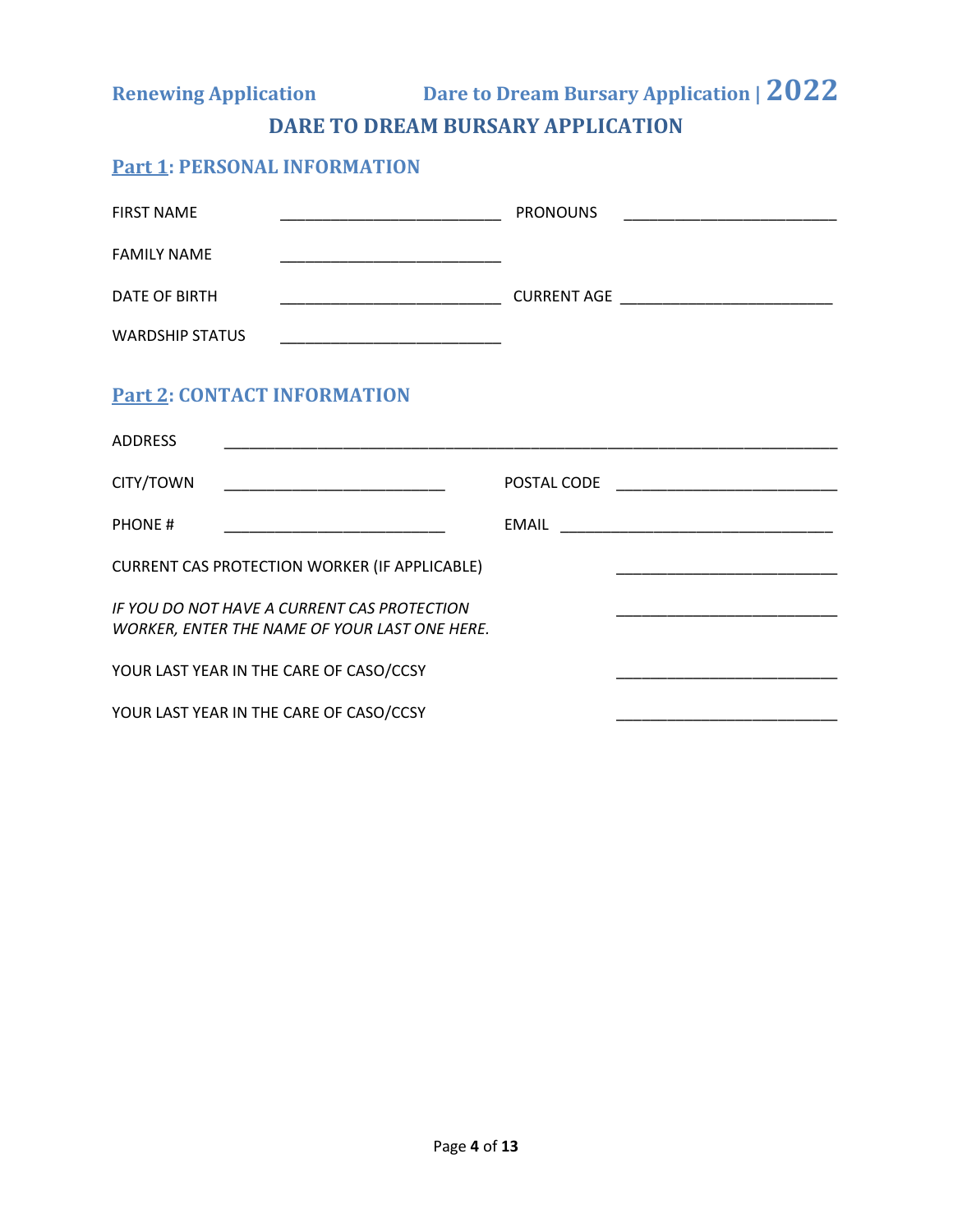### **Part 3: ACADEMIC INFORMATION**

|                                                  | HIGHEST LEVEL OF EDUCATION ACHIEVED TO DATE                                        |               |                |  |  |  |  |  |
|--------------------------------------------------|------------------------------------------------------------------------------------|---------------|----------------|--|--|--|--|--|
|                                                  | CURRENT SCHOOL/EDUCATIONAL INSTITUTION (IF APPLICABLE)                             |               |                |  |  |  |  |  |
|                                                  |                                                                                    |               |                |  |  |  |  |  |
|                                                  | NAME OF SELECTED POST-SECONDARY INSTITUTION                                        |               |                |  |  |  |  |  |
|                                                  | PROGRAM LEVEL (BACHELOR'S, MASTER'S, ETC.)                                         |               |                |  |  |  |  |  |
|                                                  | PROGRAM NAME                                                                       |               |                |  |  |  |  |  |
|                                                  | <b>STUDENT NUMBER</b>                                                              |               |                |  |  |  |  |  |
| <b>LENGTH OF PROGRAM</b>                         |                                                                                    |               |                |  |  |  |  |  |
|                                                  | ARE YOU GRADUATING THIS YEAR?                                                      | <b>YES</b>    | <b>NO</b>      |  |  |  |  |  |
| IF NO, WHAT IS YOUR EXPECTED YEAR OF GRADUATION? |                                                                                    |               |                |  |  |  |  |  |
|                                                  | <b>Part 4: OSAP INFORMATION</b>                                                    |               |                |  |  |  |  |  |
| 1.                                               | Have you applied for OSAP?                                                         | YES $\Box$    | $NO$ $\square$ |  |  |  |  |  |
| 2.                                               | If no, are you planning to apply?                                                  | YES $\square$ | NO             |  |  |  |  |  |
| 3.                                               | If no, provide the reason why you did not apply/why you are not planning to apply. |               |                |  |  |  |  |  |
|                                                  |                                                                                    |               |                |  |  |  |  |  |
|                                                  |                                                                                    |               |                |  |  |  |  |  |
|                                                  |                                                                                    |               |                |  |  |  |  |  |
|                                                  |                                                                                    |               |                |  |  |  |  |  |

#### **NEED MORE FINANCIAL SUPPORT?**

For more information about Postsecondary Supports for Crown Wards and Youth in and Leaving Care, click here: [https://news.ontario.ca/en/backgrounder/26158/postsecondary-supports-for-crown-wards](https://news.ontario.ca/en/backgrounder/26158/postsecondary-supports-for-crown-wards-and-youth-in-and-leaving-care)[and-youth-in-and-leaving-care](https://news.ontario.ca/en/backgrounder/26158/postsecondary-supports-for-crown-wards-and-youth-in-and-leaving-care)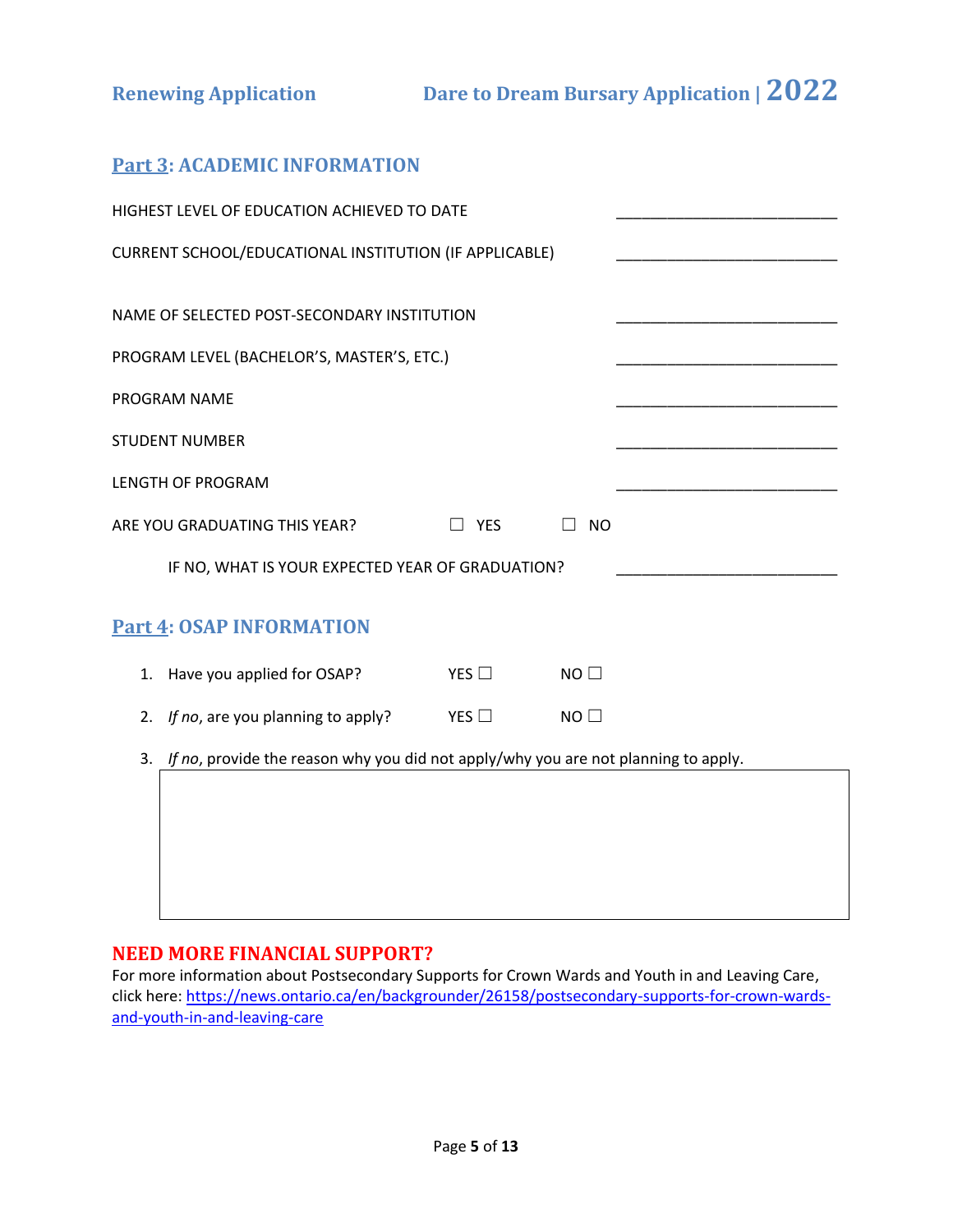# **Renewing Application Dare to Dream Bursary Application | 2022 Part 5: PERSONAL CIRCUMSTANCES**

Provide any additional information that you would like the selection committee to know about (ex: goals, interests, hobbies, ambitions, aspirations in life, etc.). This may include an update on your personal achievements or situation since your first Dare to Dream bursary application. **All information will be kept confidential.**

**Please note**: You will not be directly scored on this portion of the application. Please only write what you are comfortable sharing.

**Please include, at minimum, how the COVID-19 pandemic has affected your life, schooling, etc.**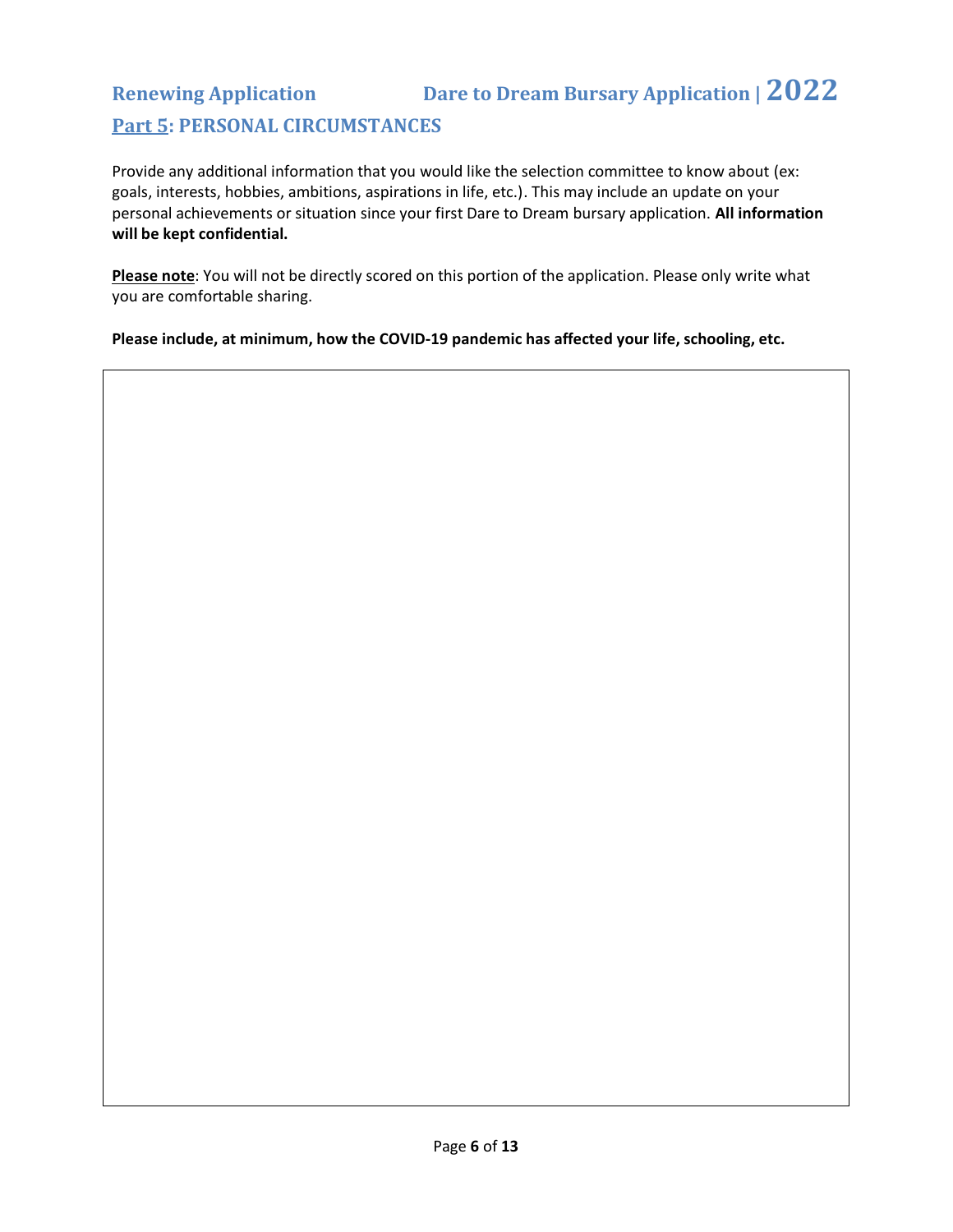# **Renewing Application Dare to Dream Bursary Application | 2022 Part 6: PERSONAL SUPPORT**

Tell us about the people currently in your life who provide you with support and would be willing to support you in the future. Describe how you see this support team working with you throughout your education.

**Please note**: This section must be completed in order for your application to be considered.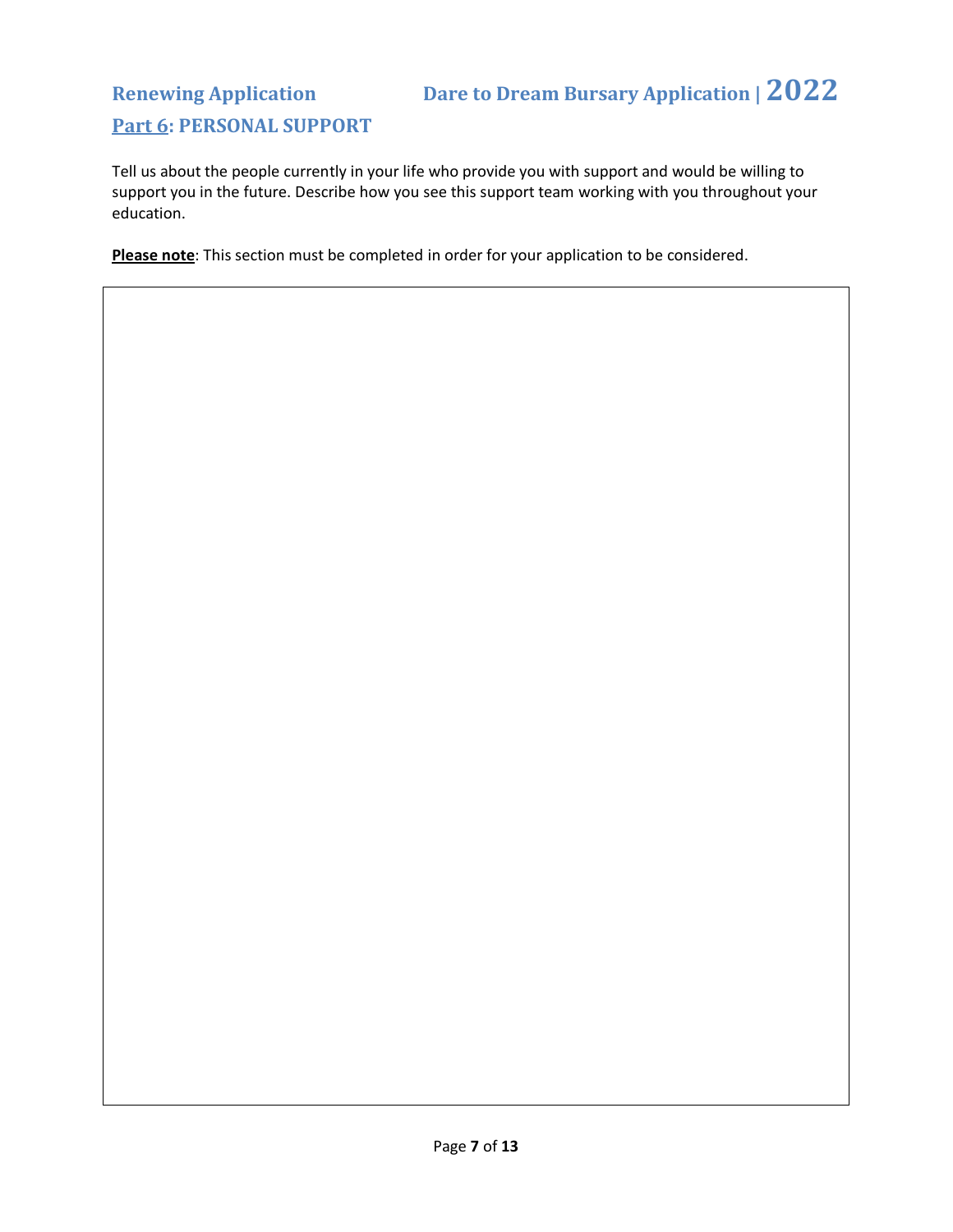# **Renewing Application Dare to Dream Bursary Application | 2022 Part 7: UPDATE ON EDUCATION & CAREER PLANS**

Please provide an update on your academic studies and progress from the previous year(s). Comment on your performance, your current and future career plans, and relevance to your area of study. Be as clear and specific as possible.

**Please note**: If additional space is required, or you have an additional document that you would like to attach, please submit it along with this application. Instructions for submitting additional documents are outlined in "Part 10: Additional Documents".

**Please note**: This section must be completed in order for your application to be considered.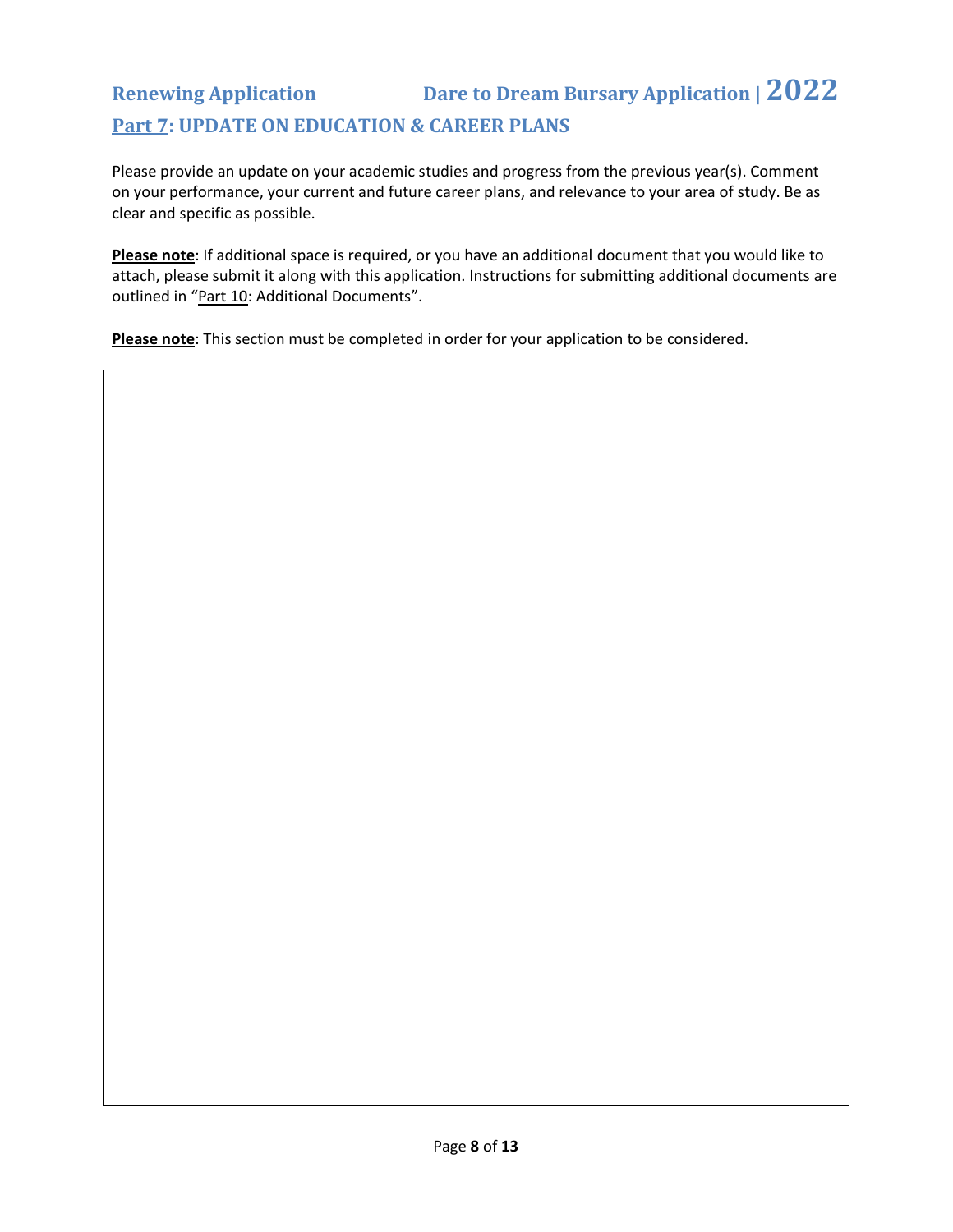# **Renewing Application Dare to Dream Bursary Application | 2022 Part 8: INTERESTS, ACTIVITIES, & VOLUNTEERISM**

What are your current interests, activities, and hobbies (in and outside of school)? Are you involved in volunteer work? If yes, where and what do you do?

**Please note**: An updated copy of your CV/Resume, outlining your volunteerism in sufficient detail, will be accepted for this portion of the application. *Please write if this is your intention in the text box below.*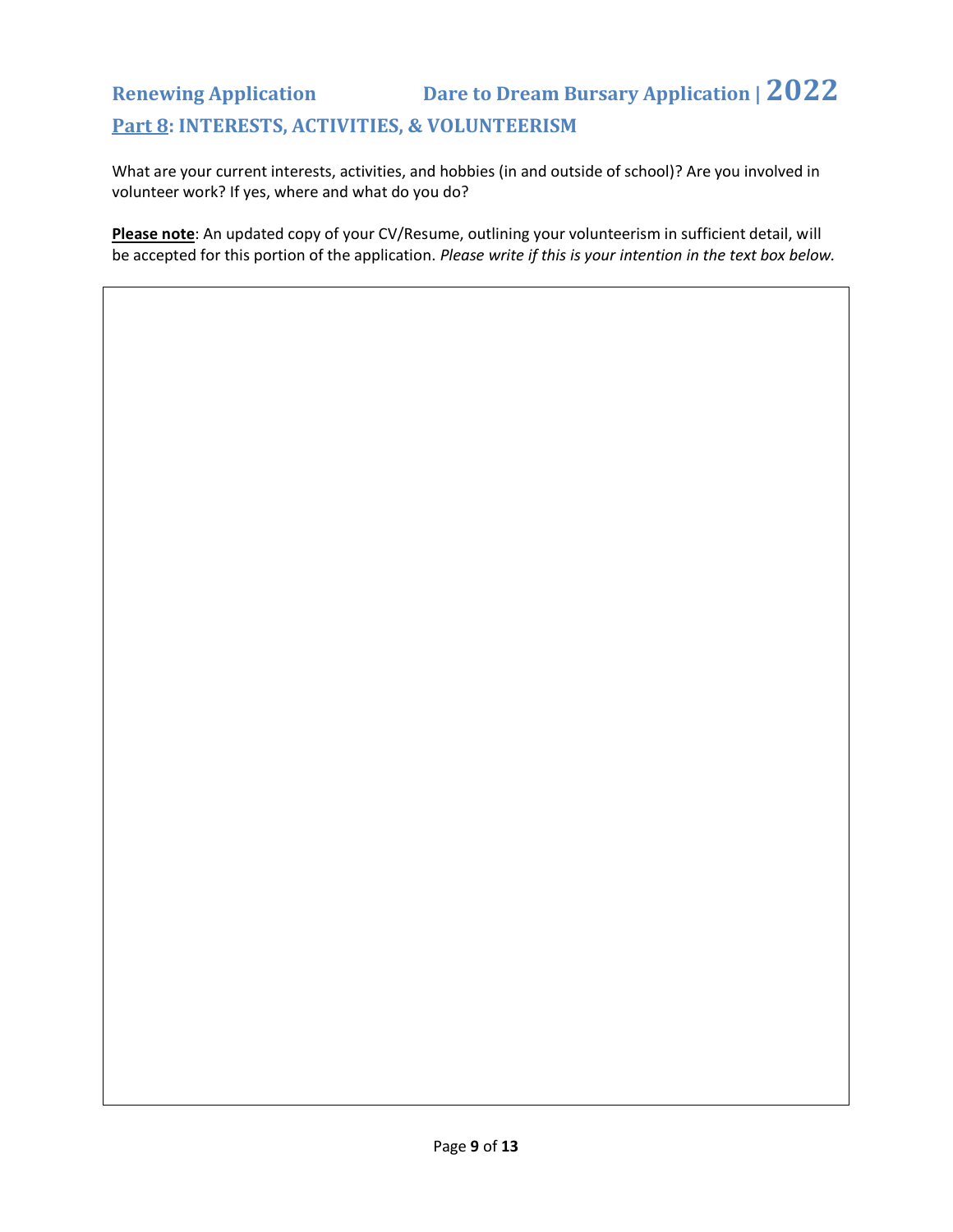# **Renewing Application Dare to Dream Bursary Application | 2022**

**Part 9: Budget for 2022/2023 School Year**

| Income                            | \$ per month | <b>Total</b><br>(12 months) | <b>Expenses</b>       |                                      | \$ per month | <b>Total</b><br>(12 months) |
|-----------------------------------|--------------|-----------------------------|-----------------------|--------------------------------------|--------------|-----------------------------|
| <b>Bursaries/Scholars</b><br>hips |              |                             | <b>School</b>         | <b>Tuition Fees</b>                  |              |                             |
| <b>OSAP/Other Loans</b>           |              |                             |                       | Books, supplies,<br>etc.             |              |                             |
| <b>Bank Loan</b>                  |              |                             |                       | Rent                                 |              |                             |
| <b>Ontario Disability</b>         |              |                             |                       | Residence/Campu<br>s Housing         |              |                             |
| Line of Credit                    |              |                             | me                    | Apt./Home<br>Insurance               |              |                             |
| Employment<br>Income              |              |                             | 훈                     | Utilities (gas,<br>water, etc.)      |              |                             |
| <b>CCSY</b>                       |              |                             |                       | Cell Phone,<br>Internet, Netflix     |              |                             |
| <b>Ontario Works</b>              |              |                             |                       | Groceries                            |              |                             |
| <b>Child Tax Benefit</b>          |              |                             |                       | Entertainment<br>(movies, etc.)      |              |                             |
| Employment<br>Insurance           |              |                             |                       | Clothing                             |              |                             |
| <b>OCBE Funds</b>                 |              |                             |                       | Hygiene products,<br>personal care   |              |                             |
| Other (please<br>specify)         |              |                             |                       | Medical/Dental                       |              |                             |
|                                   |              |                             | Personal              | <b>Credit Card</b><br>Payment(s)     |              |                             |
|                                   |              |                             |                       | <b>Child Care</b>                    |              |                             |
|                                   |              |                             |                       | Car (lease, gas,<br>insurance, etc.) |              |                             |
|                                   |              |                             |                       | <b>Bus pass</b>                      |              |                             |
|                                   |              |                             |                       | Other (please<br>specify)            |              |                             |
| <b>Total Income</b>               |              |                             | <b>Total Expenses</b> |                                      |              |                             |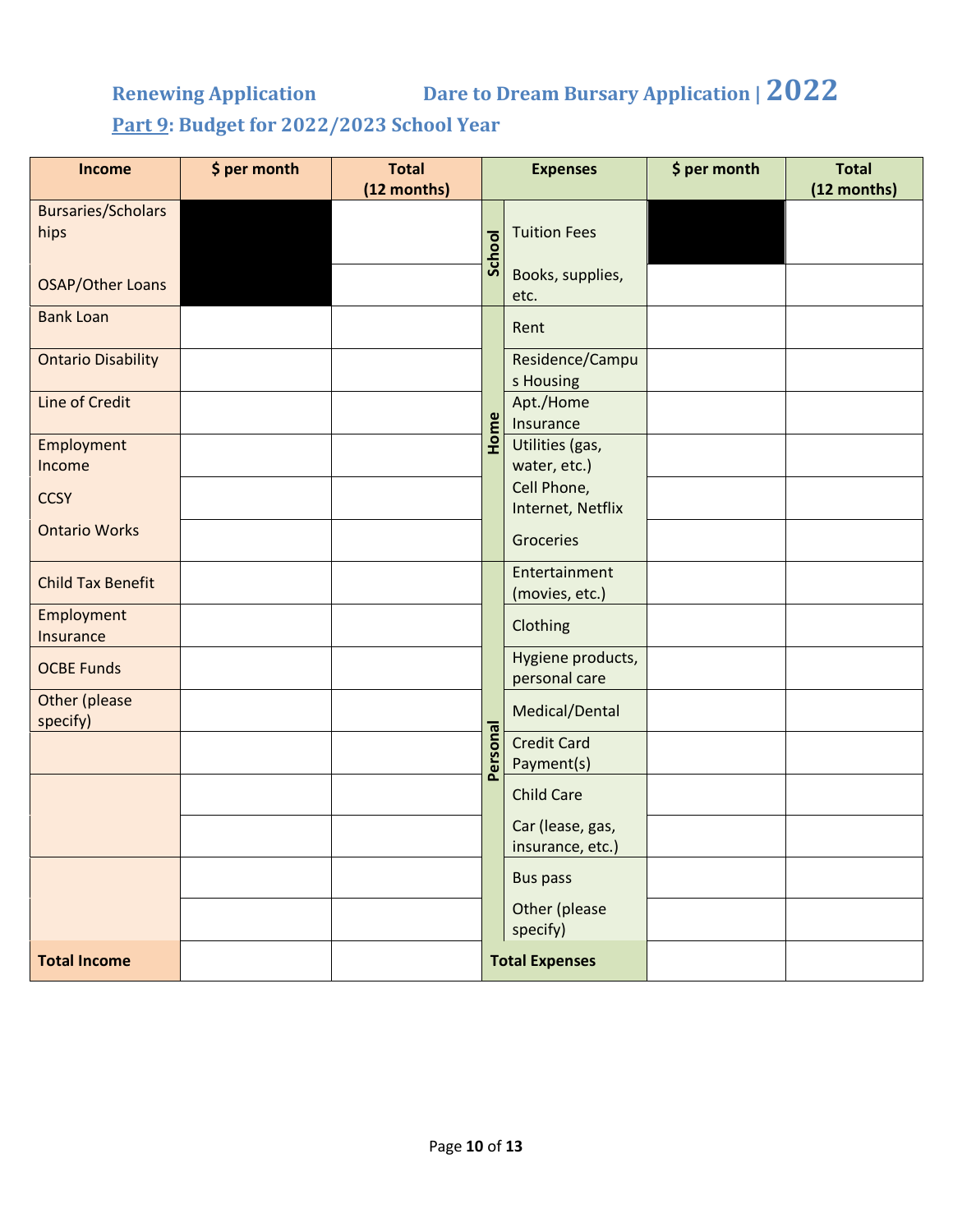# **Renewing Application Dare to Dream Bursary Application | 2022 Part 10: ADDITIONAL DOCUMENTS**

Please submit the following additional documents along with your email submission of your application. A scan or screenshot of each document is preferred.

- 1. A copy of your most recent unofficial Transcript (*required*).
- 2. A Reference Letter from your current, or past, CAS Protection Worker (*required*)
	- o *Please note*: CASO Workers can complete an online Reference Letter at the following link  $\rightarrow$

[https://forms.office.com/Pages/ResponsePage.aspx?id=e3ba5ofyv02un5\\_lQvXv5ZjQVJI](https://forms.office.com/Pages/ResponsePage.aspx?id=e3ba5ofyv02un5_lQvXv5ZjQVJIYIp9EgEMmBPAEJRNUN1QxWkpWOUZTRzhUVkdES0E3U0U1QzBXNS4u) [YIp9EgEMmBPAEJRNUN1QxWkpWOUZTRzhUVkdES0E3U0U1QzBXNS4u](https://forms.office.com/Pages/ResponsePage.aspx?id=e3ba5ofyv02un5_lQvXv5ZjQVJIYIp9EgEMmBPAEJRNUN1QxWkpWOUZTRzhUVkdES0E3U0U1QzBXNS4u)

- *This link is ONLY to be completed by current CASO workers as it is an internal form. Any other letters of reference must be submitted via attachment to your application.*
- $\circ$  If, for any reason, you are not able to obtain a Reference Letter from your current or past worker, please submit a Reference Letter from another professional reference (employer, teacher, etc.).
- 3. Additional supporting documents (*optional*)
	- o Additional document for "Part 7: Education & Career Plans".
	- o Résumé for "Part 8: Interests, Activities, & Volunteerism section".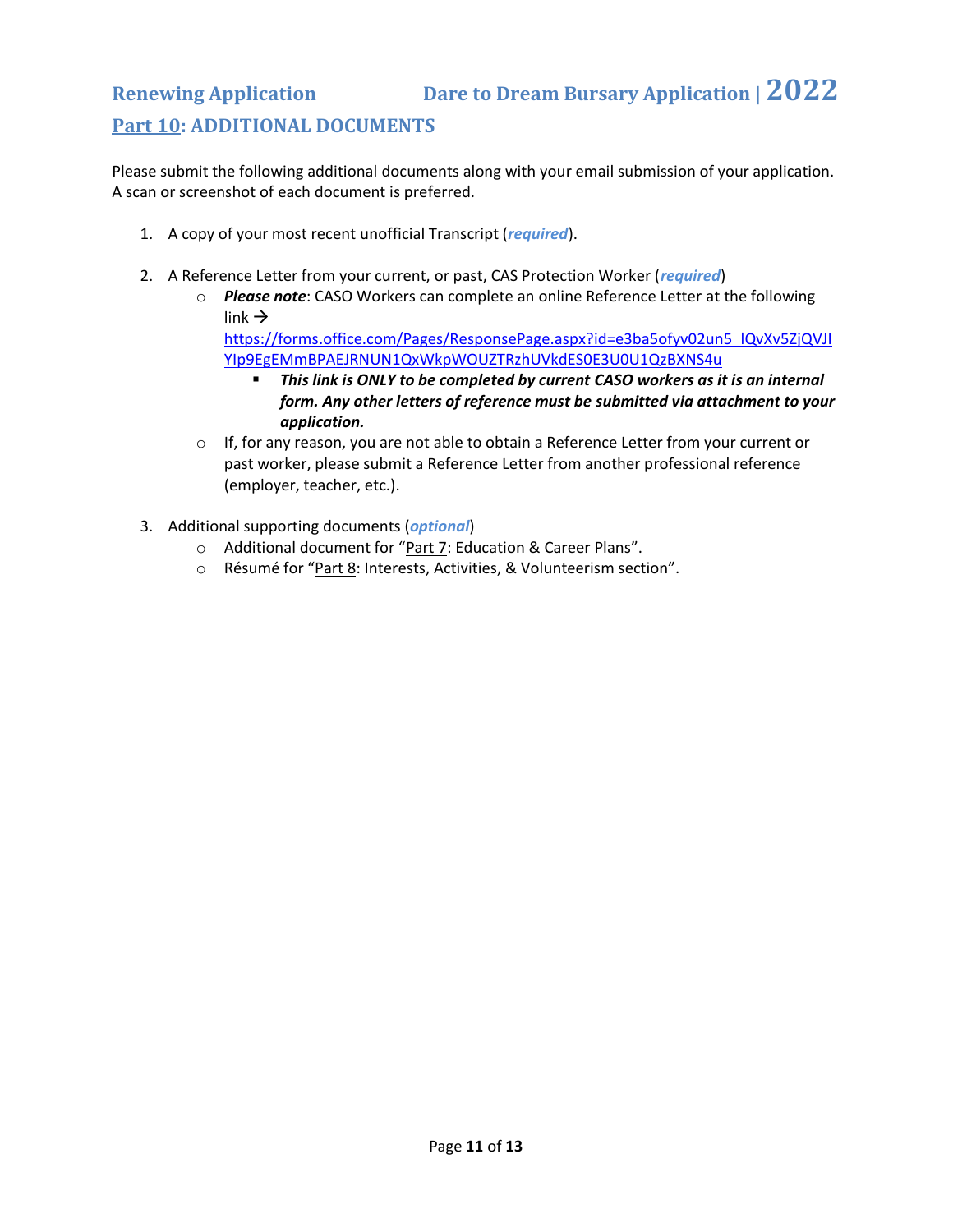## **Renewing Application Dare to Dream Bursary Application | 2022 Dare to Dream Bursary Recipient Agreement Form**

Should I be successful in my application for a Dare to Dream Bursary awarded by the Children's Aid Foundation of Ottawa, *I agree to make the following commitments*:

- I confirm that all information provided in this application is accurate and true.
- I will submit a signed Letter of Agreement, Confirmation of Enrollment, and Thank You Letter to the Foundation by **Monday, August 1, 2022**.
- I will complete the Mid-semester Schooling Update form and submit my Confirmation of Enrollment for second semester by **Monday, November 28, 2022**, which will be sent to me by email on **Monday, November 7, 2022**.
- I will keep my contact information current and will advise the Foundation of any changes to my mailing address, email, or telephone as soon as possible. I understand that if I do not submit this information, I will not be entitled to receive the balance of the monies (if applicable) and that the Foundation will ask me to repay the total amount of the bursary. I also understand that I will no longer be eligible for any additional funds of any kind.
- I understand that CAFO may reference brief, non-identifying information from my application for the sole purpose of promoting the Dare to Dream Bursary Program to potential donors and/or showing applicant's appreciation to existing or potential donors to the program.

#### **Please note**:

If you are signing electronically (i.e. typing your name below), your electronic signature will be confirmation that you have read and agree to follow the commitments mentioned above.

**Signature**: \_\_\_\_\_\_\_\_\_\_\_\_\_\_\_\_\_\_\_\_\_\_\_\_\_\_\_\_\_\_\_\_\_\_\_\_\_\_\_\_\_ **Date**: \_\_\_\_\_\_\_\_\_\_\_\_\_\_\_\_\_\_\_\_